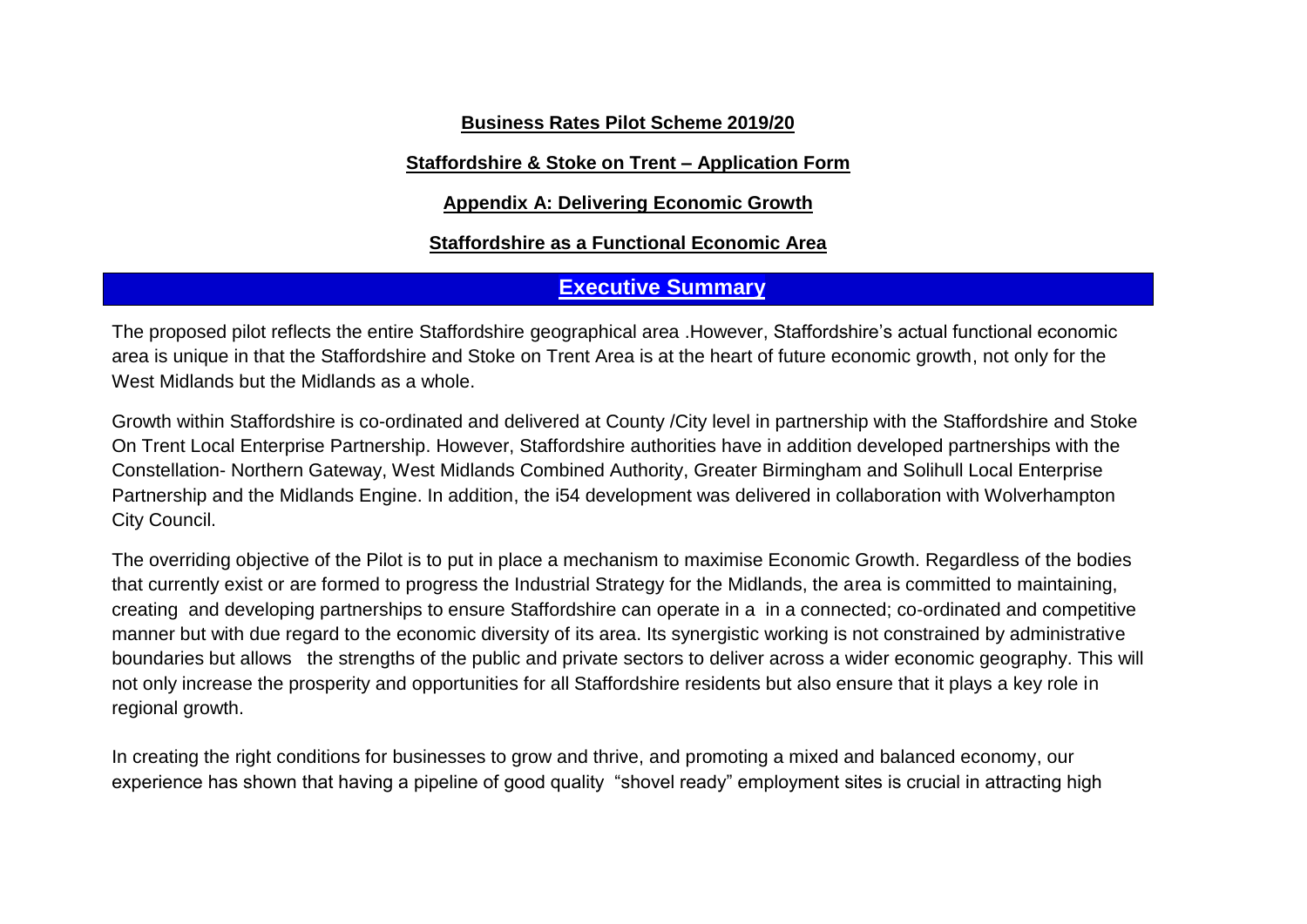quality investment. We have seen prime examples of this strategy at i54 South Staffordshire which is already home to more than 2,000 higher value jobs in companies such as Jaguar Land Rover and is expected to create 4,000 when completely built out. The delivery of this site, which is an Enterprise Zone, was based on Local Authorities funding and building a new £40 million motorway junction to unlock the site. This was only possible due to the LA's being able to borrow against the future business rates on this site.

It is essential that sufficient resources are available to enable schemes to progress from concept and options appraisal to pipeline . The infrastructure that Councils provide in the form of Strategic Policy, Partnership, Insight Planning and Business Support is fundamental to this. Similarly the access to other funding streams provided by, as an example , the Greater Birmingham and Solihull (GBS) LEP and more recently the Constellation Partnership ,provides additional bespoke resources.

To date £8.1 million of funding has been obtained from the GBS Local Growth Fund for the delivery of key projects (see Successes to date ) . In addition the Strategic Economic Plan(SEP) Enabling Fund, which is a direct result of Business Rates Pooling , is a revenue fund of last resort designed to resource priority activities necessary to deliver the SEP and/or the SEP Business Plan. The fund is allocated to projects that need to carry out early stage work to define a preferred option to take forward for further development. This could include option appraisals, master planning, feasibility studies, consultancy support etc. This development work is carried out with a view to capital projects coming forward in the future.

The importance of key economic growth projects in making an important contribution to the financial sustainability of Staffordshire is substantial. For example Staffordshire County Council currently has an ambitious Economic Growth Programme of key employment and infrastructure projects which could leverage a total £57m private sector investment, create more than 25,000 jobs and currently yield total business rate receipts of around £9million per annum which are expected to rise to around £30million per annum when fully built out and completed.

Whereas the emerging Stoke on Trent Growth & Prosperity strategy has three broad objectives to be achieved by 2022; to increase overall wealth and productivity so that GVA per head exceeds the national average; to increase household incomes so that earnings by residence exceed the regional average; and to increase employment so that the employment rate exceeds the regional average.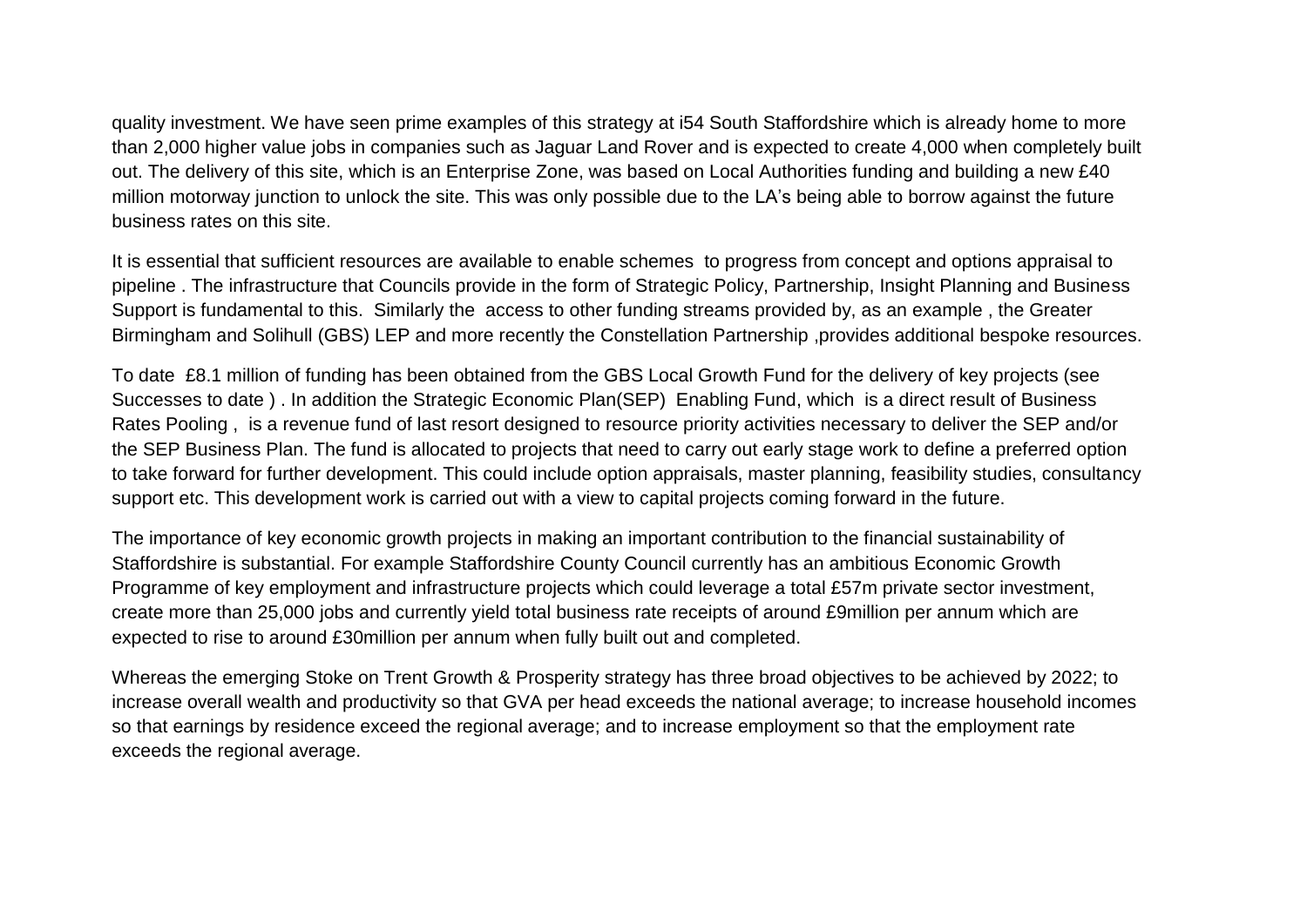The opportunities to improve local government financial sustainability through increased retention of business rates locally are therefore substantial, and are intrinsically related to our strategy of driving economic growth as a key driver for the longer term prosperity of Staffordshire's communities and for its citizens.

In addition to these medium term objectives ,a successful Pilot Application would secure in 2019/20 ,

- as a minimum, £2.9 million of ongoing resources to maximise Economic Growth.
- the early release of £5.8 million of existing resources to invest in specific projects as part of a self funding rolling programme
- the streamlining of the approval process within the GBS pool to enable more rapid activation and delivery of intervention projects .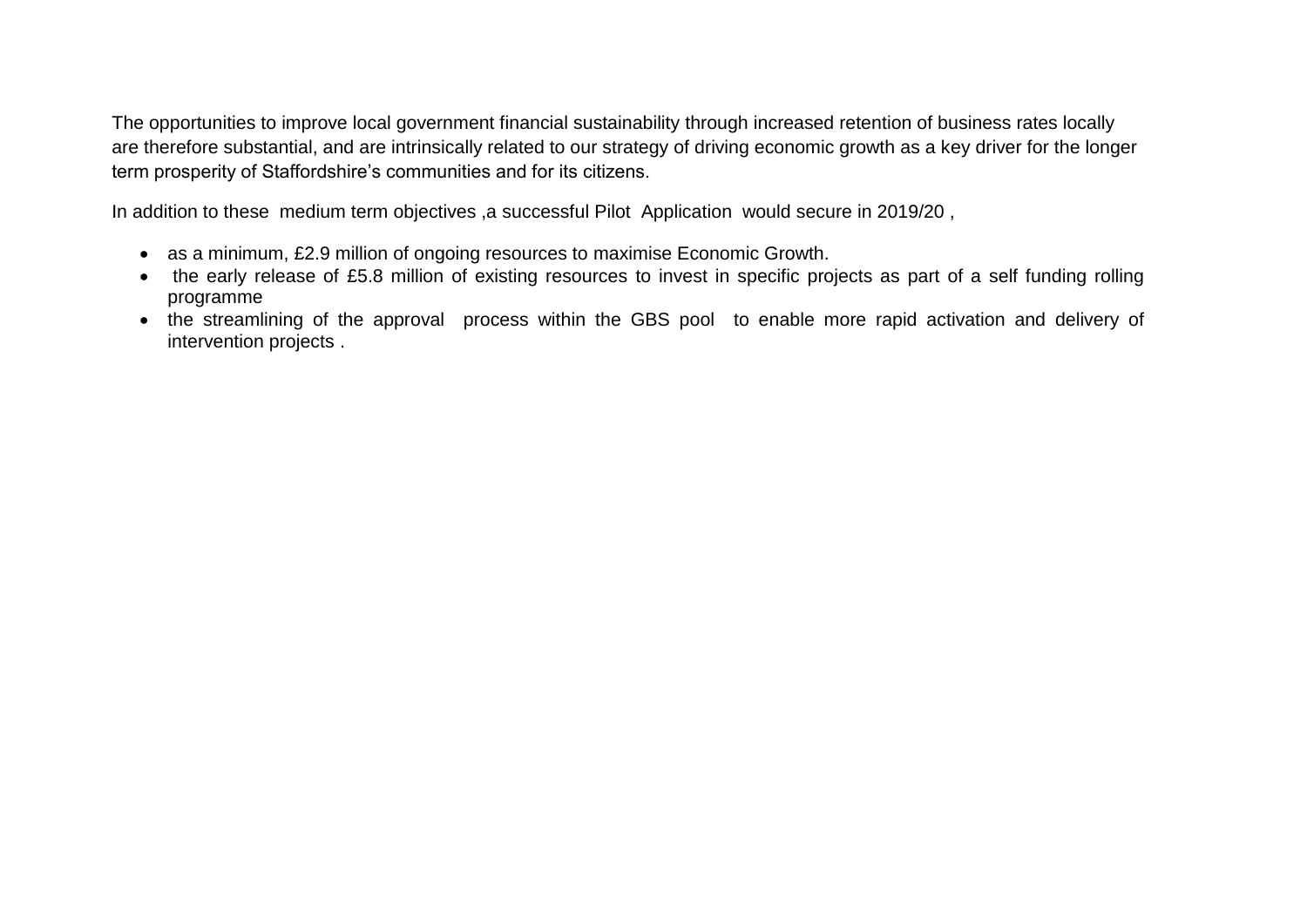## **Staffordshire Strategic Economic Plan**

A successful, vibrant and balanced economy is the bedrock of a successful Staffordshire. Our ambition is to be one of the strongest performing shire economies in the UK, driven by high-value, high-tech industries while our existing sectors, such as advanced manufacturing, continue to innovate to increase productivity and competitiveness. We will accelerate the delivery of schemes to make Staffordshire the best connected place in the UK, through investment in road, rail and next-generation digital communications such as 5G and ultrafast broadband.

**Economic growth is a key factor in ensuring that Staffordshire's residents and communities can continue to thrive.**  People who are able to access more good jobs and the benefits of economic growth tend to be happier and healthier, with long term financial stability being one of the key contributing factors in the wider determinants of health. We have seen measurable success in the improvement of Staffordshire's economy over recent years, but need to continue to adapt to changing technological and industrial influences to ensure that Staffordshire can maintain its competitive advantage.

At the macro-economic level Staffordshire's economy continues to restructure and adapt to the challenges of the wider economic conditions of the UK as a whole and global economic circumstances. Despite a strong reliance on sectors which could have been particularly vulnerable to the recent economic downturn, Staffordshire's economy has coped well, and claimant unemployment (at 1.3% of the working age population in August 2018) has remained well below the averages of Great Britain (2.2%) and the West Midlands Region (2.8%) in the same period. The number of micro and small enterprises (under 49 employees) are growing in number and make up around 96% of all businesses in Staffordshire, however, medium and larger businesses (with 50 or more employees) account for around 55% of total employment in the County.

Local Authorities, business support organisations and other key partners across Staffordshire are playing a key role in helping to achieve the ambitions of the Stoke-on-Trent and Staffordshire Local Enterprise Partnership (SSLEP) which seeks to create 50,000 jobs and increase the Gross Value Added (GVA) of Stoke-on-Trent and Staffordshire by 50% over a 10 year period from 2011.

The Strategic Economic Plan is delivered by Collaboration within and outside Staffordshire and stretches to all parts of the Midlands. The LEP's are seen as key in delivering Competitive Connectivity, Environment ,Innovation, Financial Engineering and Business Support and wider links exist to the Black Country, Marches, Coventry and Warwickshire, Worcestershire and Cheshire and Warrington LEP's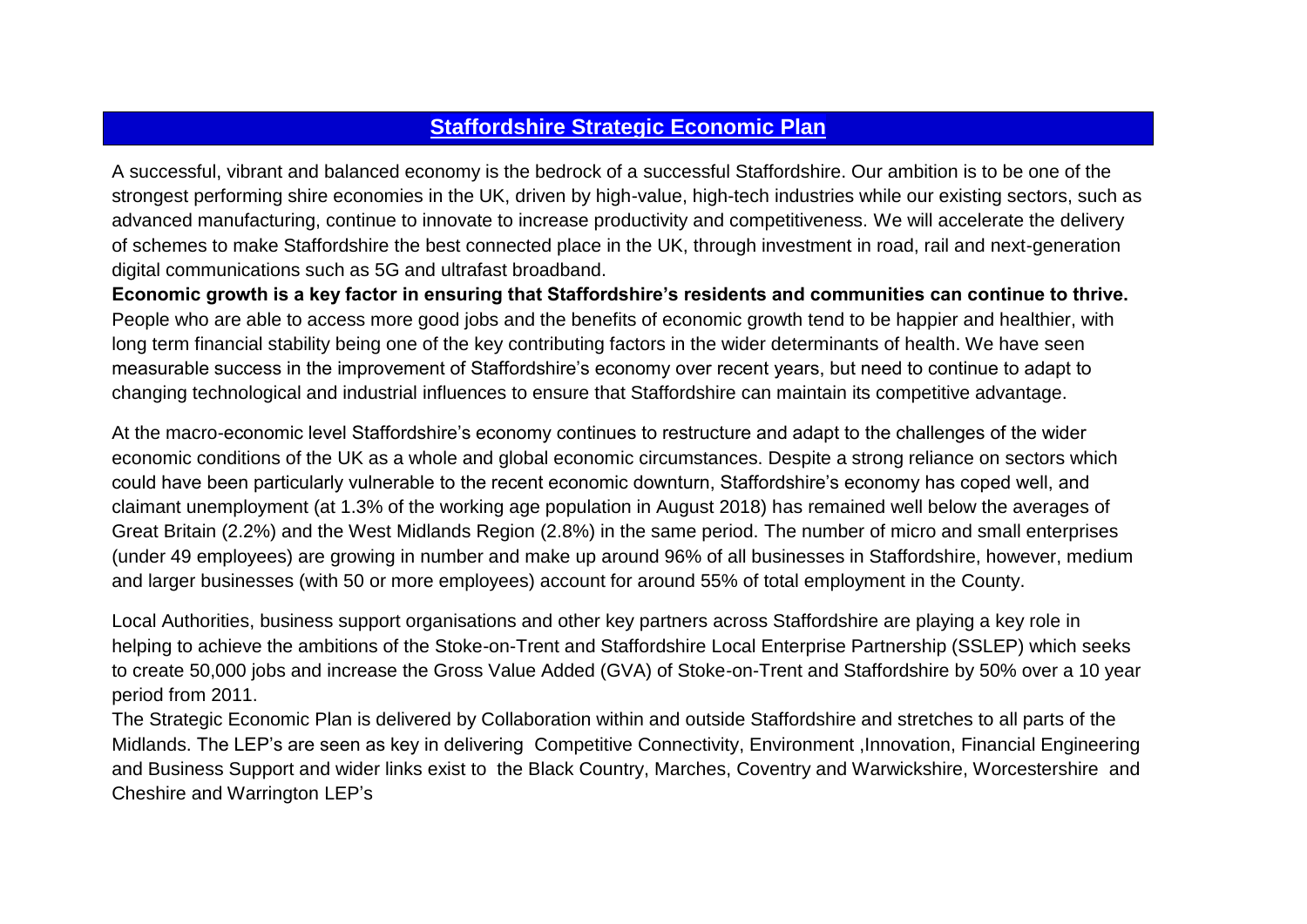# **How Collaboration Fits Together**



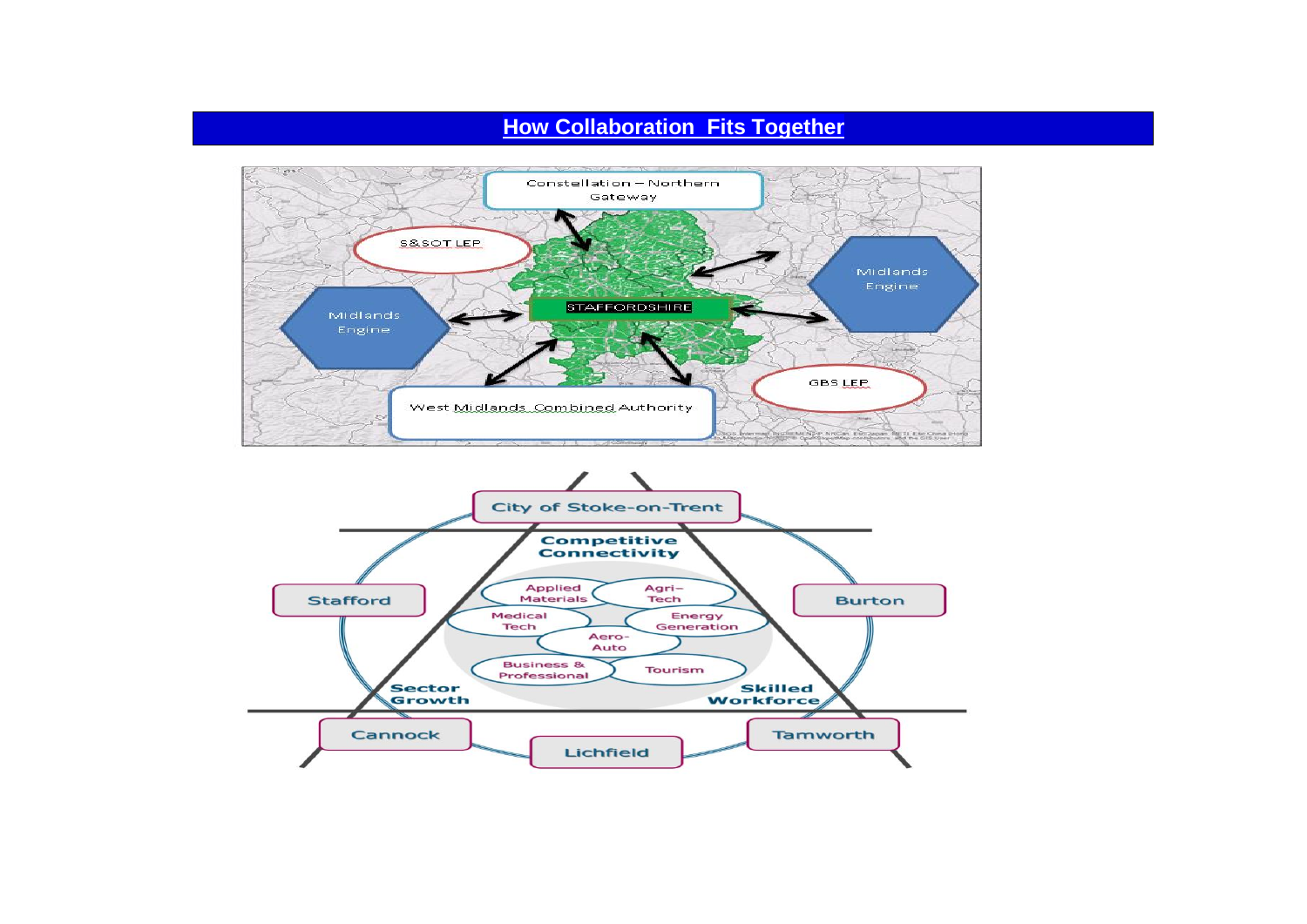| <b>Key Partners</b>                                                                                                                                                                                                                                                                                                                                                                                                                                                                                                                                                                                                                                                                                                                                                                                                                                                                                                                                                                                                                                                                                                                                                                                                                                                                                                                                                                                                                                                                                                                                                                                                                                                                                                                                                                                                                                                                                                                                                                                                                                                                                                                                                                                                                                                                                                                                                                                                                                                                                                                                                                                                                               |                                                                                                                                                                                                                                                                                                                                                                                                                                                                                                                                                                                                                                                                           |
|---------------------------------------------------------------------------------------------------------------------------------------------------------------------------------------------------------------------------------------------------------------------------------------------------------------------------------------------------------------------------------------------------------------------------------------------------------------------------------------------------------------------------------------------------------------------------------------------------------------------------------------------------------------------------------------------------------------------------------------------------------------------------------------------------------------------------------------------------------------------------------------------------------------------------------------------------------------------------------------------------------------------------------------------------------------------------------------------------------------------------------------------------------------------------------------------------------------------------------------------------------------------------------------------------------------------------------------------------------------------------------------------------------------------------------------------------------------------------------------------------------------------------------------------------------------------------------------------------------------------------------------------------------------------------------------------------------------------------------------------------------------------------------------------------------------------------------------------------------------------------------------------------------------------------------------------------------------------------------------------------------------------------------------------------------------------------------------------------------------------------------------------------------------------------------------------------------------------------------------------------------------------------------------------------------------------------------------------------------------------------------------------------------------------------------------------------------------------------------------------------------------------------------------------------------------------------------------------------------------------------------------------------|---------------------------------------------------------------------------------------------------------------------------------------------------------------------------------------------------------------------------------------------------------------------------------------------------------------------------------------------------------------------------------------------------------------------------------------------------------------------------------------------------------------------------------------------------------------------------------------------------------------------------------------------------------------------------|
| Stoke-on-Trent<br><b>MIDLANDS</b><br><b>West Midlands</b><br><b>Greater Birmingham</b><br>& Staffordshire<br>& Solihull<br>Combined Authority <b>FNGINE</b><br>Local Enterprise Partnership<br>Enterprise Partnership                                                                                                                                                                                                                                                                                                                                                                                                                                                                                                                                                                                                                                                                                                                                                                                                                                                                                                                                                                                                                                                                                                                                                                                                                                                                                                                                                                                                                                                                                                                                                                                                                                                                                                                                                                                                                                                                                                                                                                                                                                                                                                                                                                                                                                                                                                                                                                                                                             | <b>THE</b><br><b>CONSTELLATION</b><br><b>PARTNERSHIP</b>                                                                                                                                                                                                                                                                                                                                                                                                                                                                                                                                                                                                                  |
| The Stoke-on-Trent and<br>A voluntary business-led<br>WMCA is based on the<br>The Midlands Engine is a<br><b>Staffordshire LEP brings</b><br>partnership of the<br>coalition of LA's, CA's,<br>functioning economic<br>LEP's, Universities and<br>businesses and local<br>private, public and<br>geography of three LEP<br>academic sectors set up<br>areas: GBS; Black<br>authorities together to<br>businesses across the<br><b>Country and Coventry &amp;</b><br>region, actively working<br>drive economic growth,<br>as a Company Limited<br>create jobs and raise<br><b>Warwickshire. Ninety</b><br>with Government to build<br>by Guarantee<br>skills levels. Formed in<br>· Spans nine local<br>per cent of the area's<br>a collective identity, to<br>2011, the Stoke-on-Trent<br>population of 4 million<br>authority areas<br>enable us to present the<br>and Staffordshire LEP<br>• Tasked with setting the<br>live and work in this<br>Midlands as a<br>has a clear vision to<br>area's economic strategy<br>area. The region's<br>competitive & compelling<br>through its SEP and<br>offer that is attractive at<br>create 50,000 jobs and<br>economy is worth £80<br>increase the size of the<br>delivering through<br>billion of GVA.<br>home and overseas. Its<br>partnerships<br>Unique characteristics:<br>partnership is about<br>economy by 50 per cent<br>by 2021. To realise its<br>• Focused on creating<br>additionality,<br>• Currently seven<br>jobs and economic<br>constituent members<br>complementing the work<br>aim, the LEP plans to<br>build on the region's<br>of partners to generate<br>growth<br>(LA) with ultimate voting<br>strong transport links,<br>• Negotiates deals with<br>rights and ten non-<br>added value, at scale -<br>educational institutions<br>government in return for<br>constituent members<br>right across the<br>LGF, freedoms and<br>(ten LA's & three LEPs),<br>Midlands. Home to over<br>and high quality of life to<br>flexibilities. The Area<br>• Will drive forward a<br>ensure that Stoke-on-<br>10 million people and<br><b>Trent and Staffordshire</b><br>800,000 large and small<br>covered by the LEP has<br>series of joint objectives<br>businesses the<br>continues to be an<br>a population of nearly 2<br>in support of economic<br>million, contains<br>growth and public<br>Partnership is focused<br>attractive place to live,<br>918,000 jobs and has a<br>on its global success -<br>work and do business.<br>service reform<br>GVA of about £47million<br>as outlined in its SEP<br>and this in turn will<br>deliver an enhanced<br>quality of life for its | This is a boundary<br>breaking partnership<br>between two Local<br><b>Enterprise Partnerships</b><br>(LEP) and seven Local<br>Authorities. It has a<br>unified fast-track<br>approach to plan-led<br>economic development,<br>making it all the more<br>powerful an investment<br>proposition.<br>Partners share a single<br>vision - a single<br>economic footprint<br>creating a coherent<br>investment market<br>boosted by the<br>international investment<br>magnet of High Speed<br>Rail connectivity. This is<br>an unbeatable growth<br>opportunity for investors.<br>The partnership's<br>ambition is to deliver<br>100,000 new homes and<br>120,000 new jobs by |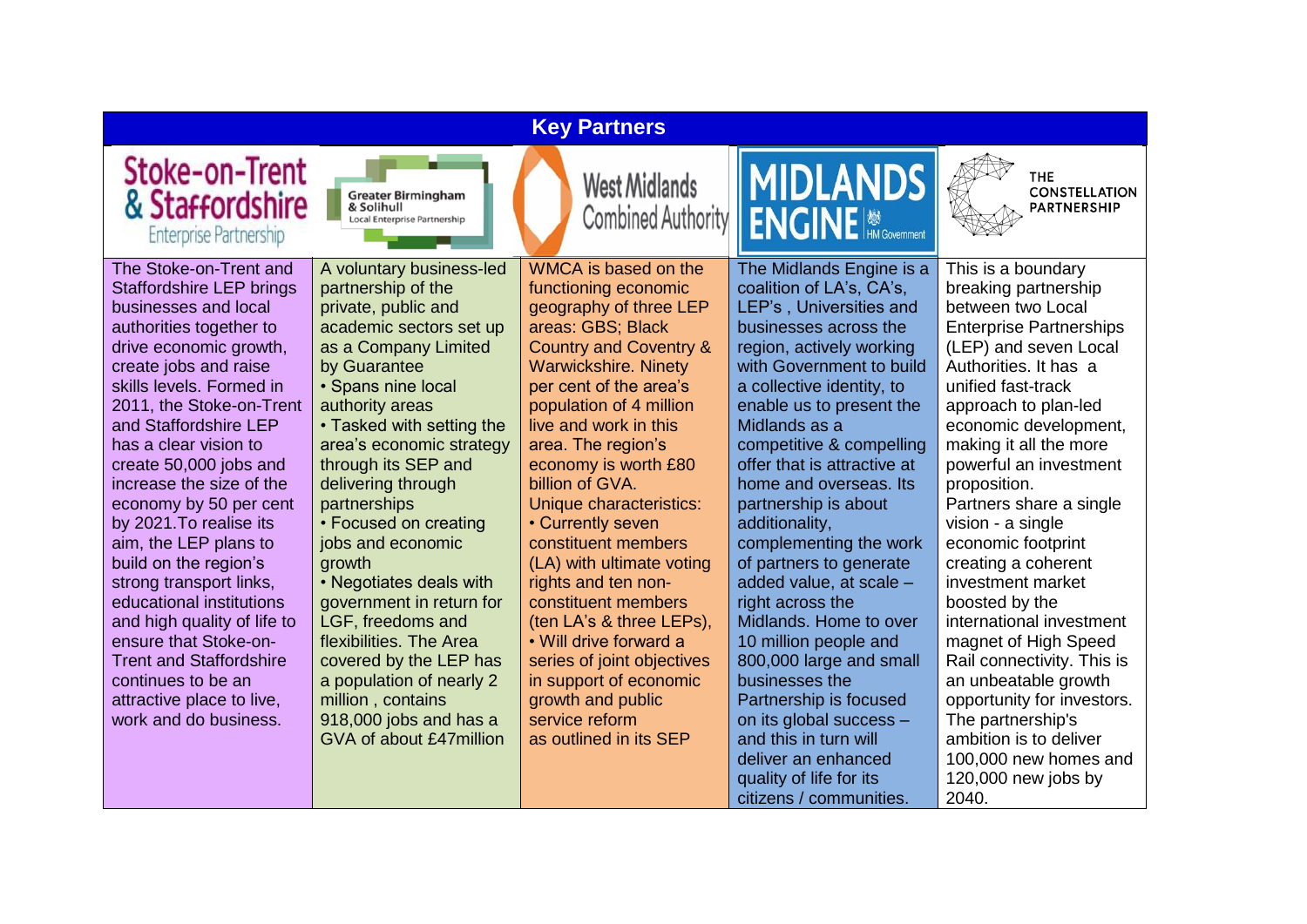## **Successes to Date Include**

In Staffordshire alone, overall employment increased by around 19,000 jobs between 2011 and 2016 (which is higher than national and regional averages), and the total economic output of Staffordshire (as measured by Gross Value Added (GVA)) increased by around 6.7% between 2011 and 2016 from £14.3 billion to £15.2 billion.

We have seen the business base increase by 4,550 new businesses since 2010, and particular growth in the scientific, technical and professional activities, vindicating our strategy to focus on increasing the higher value added economy, alongside transport and storage which a particular strength due to our central and connected location.

As a crossroads of the Midlands Engine, Staffordshire also has a significant rural economy, with around 80% of the land area being rural in nature. The importance of our rural communities is reflected through recent growth in the food and drink sector as well as in the tourism and leisure sector which employs more than 30,000 and makes a contribution of around £1.7 billion a year to the local economy. Business start-ups are improving, but there is room for our economic base to become more entrepreneurial. Those businesses which do form in Staffordshire are showing slightly more favourable rates of survival after a period of 3 years (62%) compared to the UK (61%) and the West Midlands (60%).

Resident based earnings in Staffordshire, are continuing to grow and the most recent 2017 data shows that the gross weekly pay of full time workers in Staffordshire is £533 compared to £553 for Great Britain as a whole. This compares favourably to that of the West Midlands Region (£517 per week) and should be considered against the fact that the Great Britain figure is strongly influenced by the effects of inflated wages in London. Not withstanding this situation, Staffordshire remains a more affordable place to live than many parts of the country with average house price to residence based earnings ratios of 6.5, compared to ratios of 6.9 across the West Midlands Region and 7.8 for Great Britain.

In 2015, residents in Staffordshire had on average £18,017 of gross disposable household income to spend or save, which was 94.3% of the UK average of £19,106. When taking into account the relative affordability of Staffordshire this further adds to the attractiveness of the area as a place to live.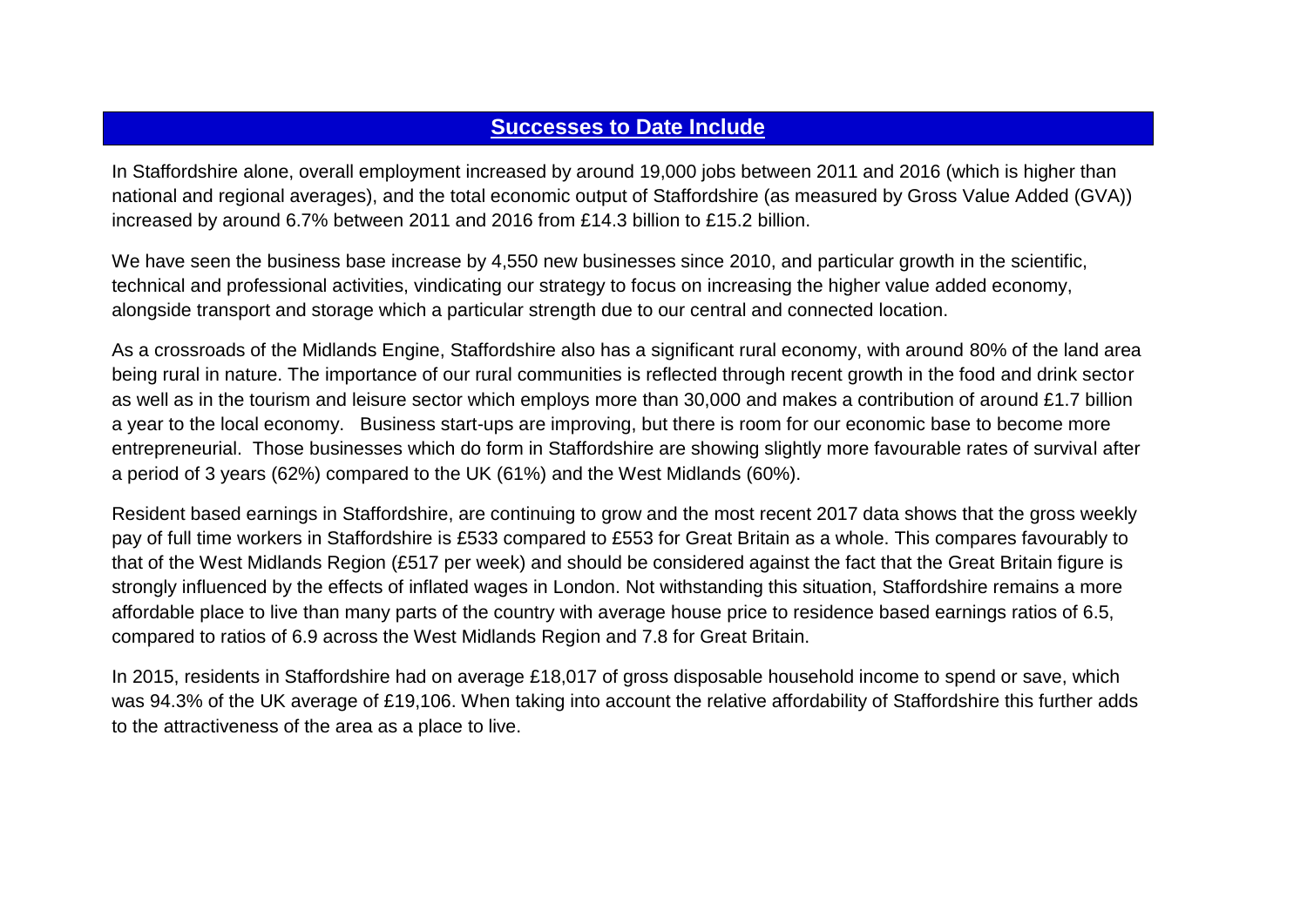In creating the right conditions for businesses to grow and thrive, and promoting a mixed and balanced economy our experience has shown that having a pipeline of good quality "shovel ready" employment sites is crucial in attracting high quality investment.

### **There are a number of examples of this Strategy as follows**:-

- **i54 South Staffordshire** a collaboration of County /District and Metropolitan Authority .i54 is already home to more than 2,000 higher value jobs in companies such as Jaguar Land Rover and is expected to create 4,000 when completely built out. The delivery of this site, which is an Enterprise Zone, was based on Local Authorities funding and building a new £40 million motorway junction to unlock the site. This was only possible due to the LA's being able to borrow against the future business rates on this site.
- **Ceramic Valley – Enterprise Zone** in Stoke on Trent is based on a simple premise, focusing on unlocking seven key sites along the strategic A500 Corridor to accelerate investment in a range of employment sectors, recent developments include :

#### **Tunstall Arrow Developer – Network Space**

Work commenced with a ground-breaking ceremony in August 2017 on the first phase of this prime warehouse and industrial development site. The development has secured its first tenant, Q-railing, with their new building now under construction. There will be five highly specified units available ranging from 10,000 to 41,000 sq. ft.

#### **Highgate Ravensdale Developer – Clowes Developments**

Tile Mountain opened their new warehouse and retail facility in April 2017 with plans to expand in 2018 with an adjacent unit of 90,000 sq. ft. Plans are also under way opposite to the Tile Mountain units for a trade park development with 12 trade counter units totalling 74,000 sq. ft., with Toolstation as one of the first business occupiers.

#### **Etruria Valley Developer - St Modwen**

Etruria Valley is a prime development site at the heart of Ceramic Valley. DPD, one of the UK's leading time-critical distributors, were the first company to occupy the Enterprise Zone in April 2016, followed shortly after by Brindley Farm, a Greene King pub and restaurant. The West Midland Ambulance Service commenced operations from their new hub on site in July 2017, while a new leisure and training facility for bet365 is under construction and is due to open in early 2018.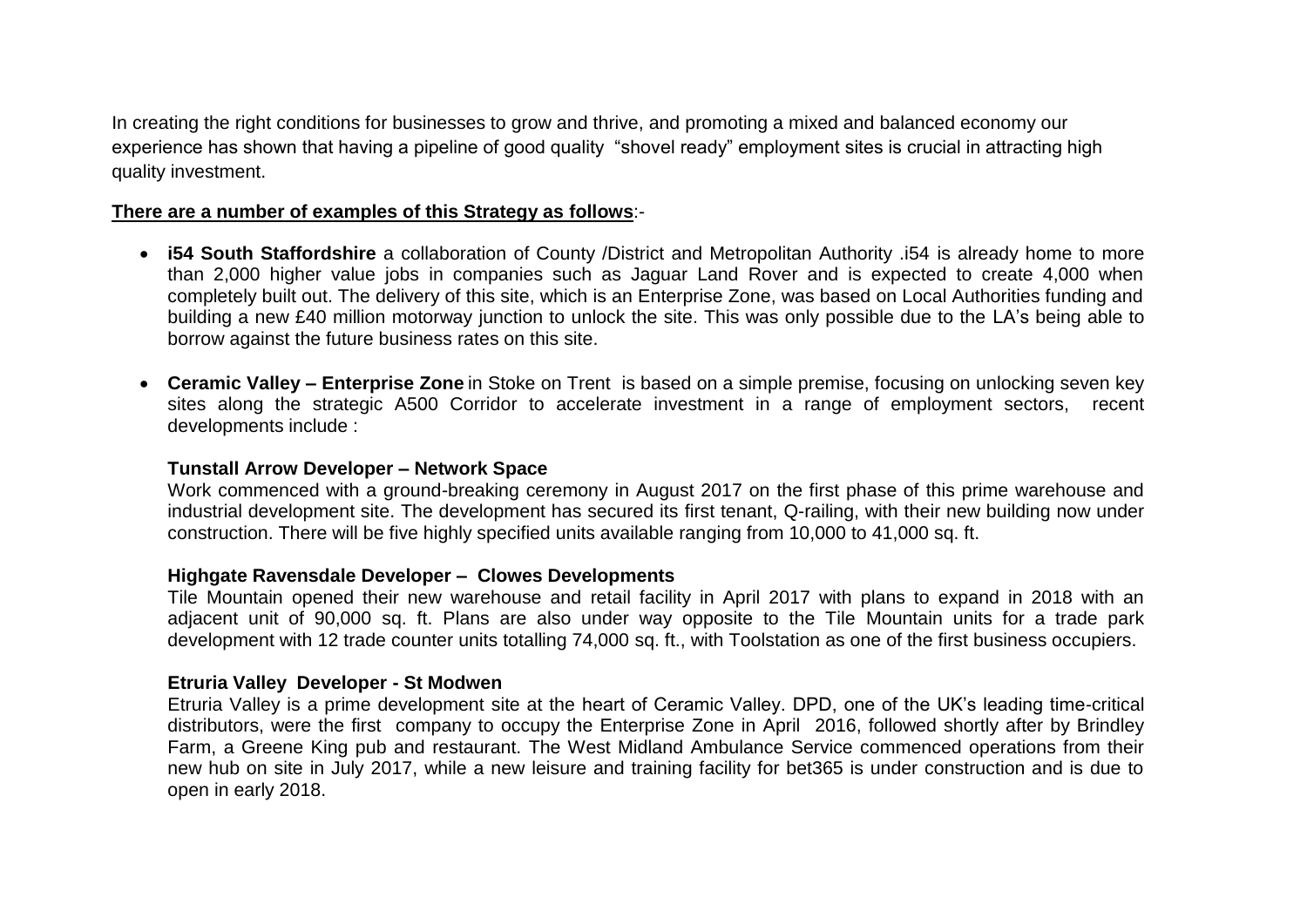- **Redhill Business Park.** The development at Redhill, near Stafford, has been made possible following an investment of £11 million by Staffordshire County Council and is expected to generate business rate returns of around £1.5 million per annum when fully completed. The site is already home to General Electric and electrical component firm Omicron and provides at present around 1200 jobs and expected to see more than 1500 jobs when fully built out.
- **Keele Science and Innovation Park** extension , a high quality site which is ideally suited to light industry, research and academic related uses which would create a step change for the local economy. The site is already home to :

IC5 (a £6.8 million investment in a 30,000 sq. ft. building suitable for medium sized companies looking for grow on business space),

The £18 million Cauldwell Children's Centre which is near completion and will provide the UK's first research centre for children with autism, e

Smart Innovation Hub which is currently under construction and will be home to the University's management school and flexibly let business space.

Between them these developments are expected to realise around £1 million of total business rate receipts per annum, with further business rates to be realised from the further 70 acres available at the science and innovation park for future investors.

- **Four Ashes** . Staffordshire County Council carried out the works to create access to the Four Ashes site, paving the way for the site development and was a key factor in the retention of **Gestamp** within both the County and Country The project received a £1.91million allocation from the Government's Local Growth Fund through the Stoke-on-Trent and Staffordshire Local Enterprise Partnership, as well as developer contributions. In addition to Gestamp's facility and their £50 million investment in the site , two speculative developments are being built on the rest of the site, meaning it is now fully occupied.
- **A50 Project**. The County Council is delivering this £34 million project on behalf of Highways England . The junction scheme near Uttoxeter which will improve links across the Midlands and to other communities in Staffordshire such as Cheadle and Leek as part of the A50 Growth Corridor improvements.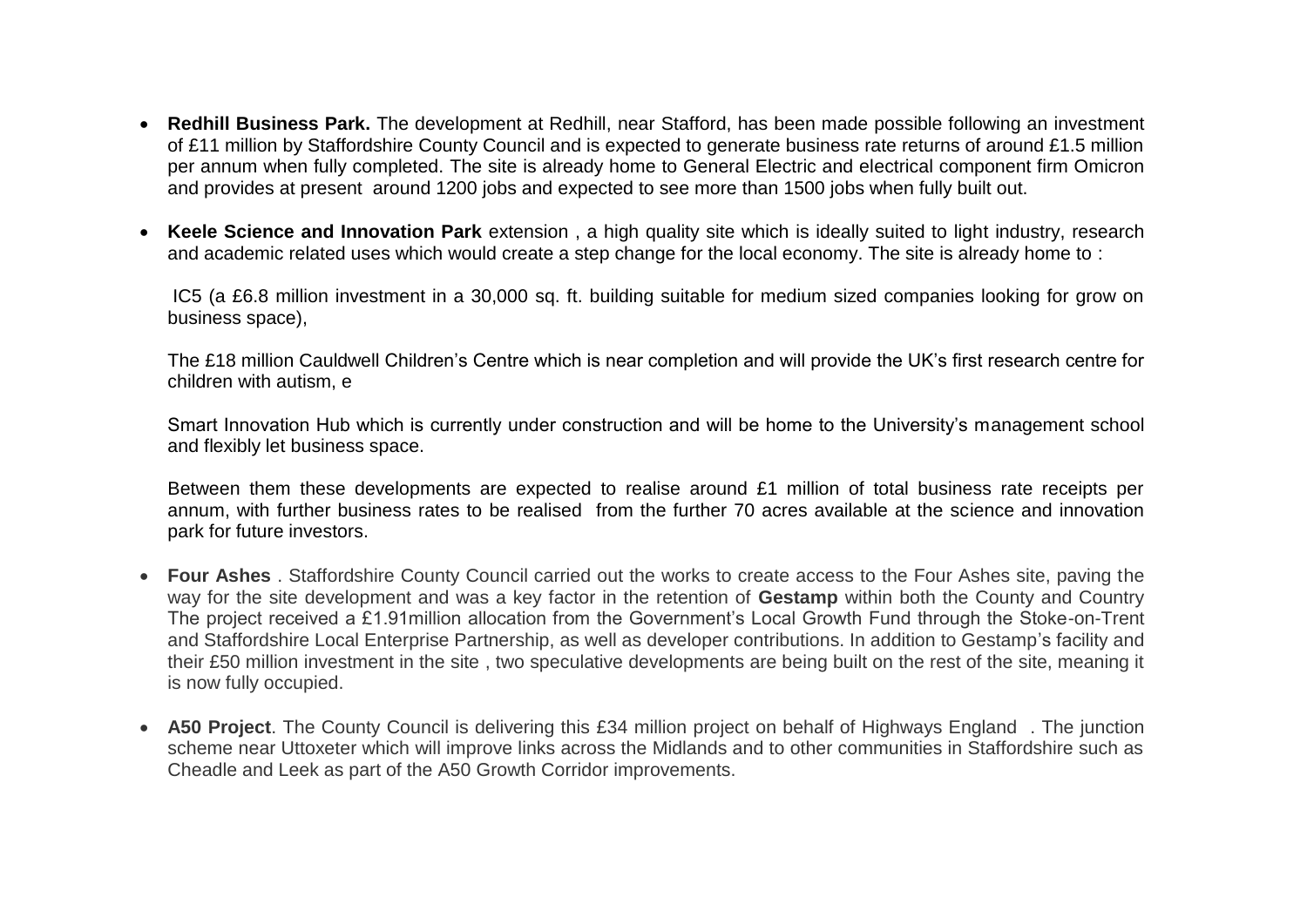**Membership of the Greater Birmingham and Solihull LEP has also provided material successes for Staffordshire and as follows :**

**East Staffordshire Growth and Regeneration Programme** 

This project brings forward the development of three brownfield land sites currently in ownership of the council for new homes and commercial floorspace.

### **Lichfield Southern Bypass**

Construction of the final 0.67km of a 2.3km bypass linking two A-roads via a rail-underbridge (consented and possessions confirmed) and housing site distributor road. Delivery of the bypass within the Local Plan period is a key to City centre growth. The congestion relief provided by the bypass will help development sites come forward for housing and jobs and allow local highway and transport improvements to be delivered along the A5127 Birmingham Road Corridor.

### **Kingswood Lakeside Access Phase 1**

Gap funding to support remediation works, access, lighting, and drainage works for a prime employment location adjacent to the M6 Toll, creating 1300 jobs.

### **Kingswood Lakeside Access Phase 2**

The remediation of the Kingswood Lakeside business park which was created on a former opencast coal mine. Addressing (1) the outstanding infrastructure issues and (2) financing the geotechnical enhancement of the development land bringing it up to the standard required by prospective purchasers Phase 2 of this project will continue the remediation of the site to create 24,749sqm Floor space and 469 new jobs. This will allow the development to progress at a faster rate.

## **Mid-Cannock Road/Rail Freight Interchange**

This scheme will create a multimodal logistics terminal at Pentalver's Cannock site, to integrate rail freight transport and to transfer container freight to final destination by long distance rail trunking and short distance road trunking. This scheme will enable economic development, and feed into improved competitiveness while more efficiently using finite resources and reduce heavy vehicle use of key roads into the Birmingham freight terminal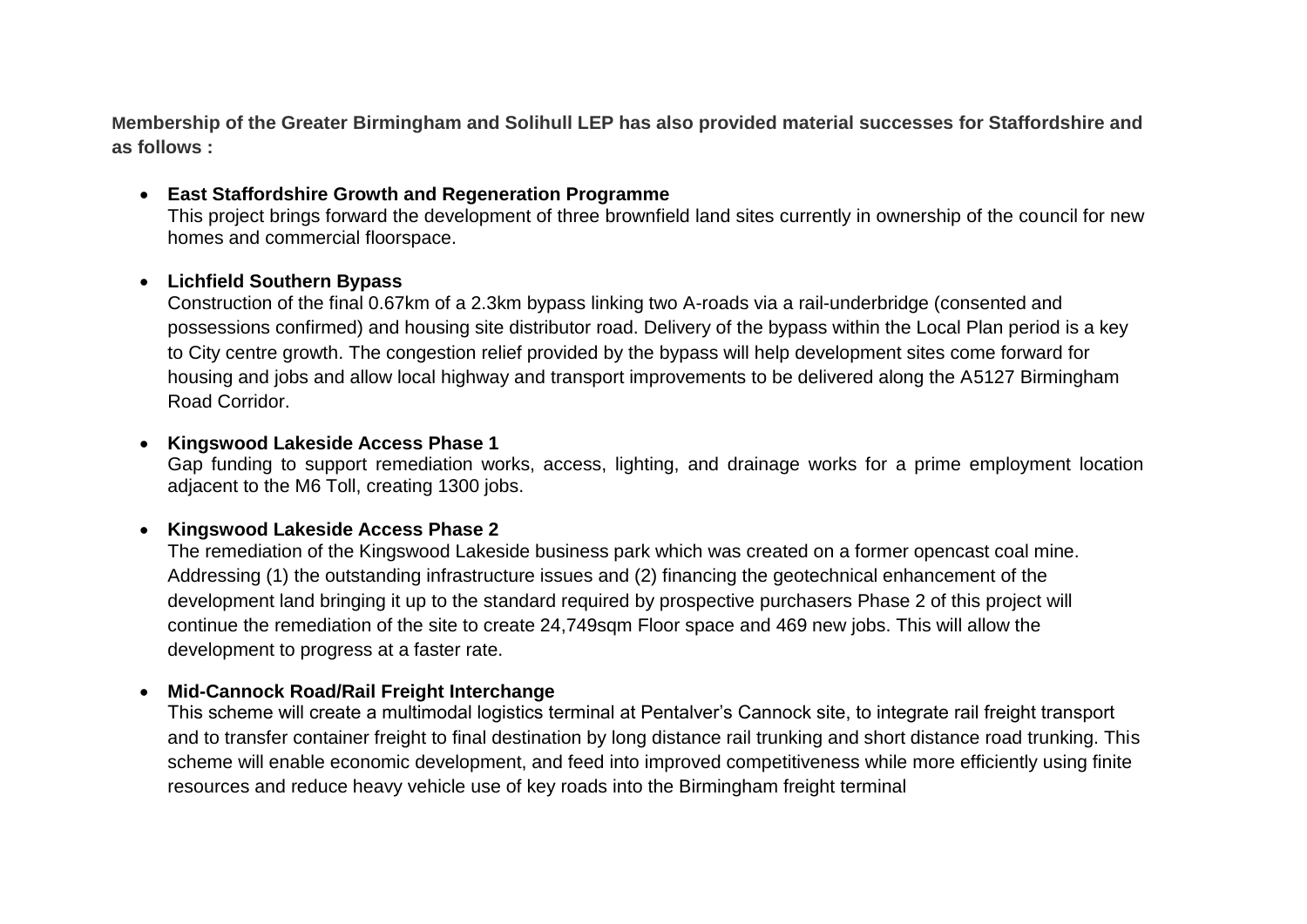In addition to the above the SEP Enabling Fund has been allocated to the following projects :

- **Burton Town Centre**
- Cannock Town Centre Investment Prospectus
- Gungate Tamworth

## **Support to Businesses is also essential and is provided on a hub basis.**

The Stoke on Trent & Staffordshire Growth Hub is the first stop shop for all businesses seeking support in growing and developing their business. It was set up by the Local Enterprise Partnership in 2014 through the City Deal and it helps by simplifying the business support landscape and finding companies the specific help they need.

Between 1st May 2014 and 1st May 2018 the Growth Hub has achieved the following outputs:

- 6,249 businesses assisted
- 804 manufacturing businesses assisted
- 1,247 referrals made to mentoring programmes
- 3.377 referrals made to Universities
- 7,395 contacts made through the Staffordshire Business Helpline
- 17,295 signposts and referrals made to business support schemes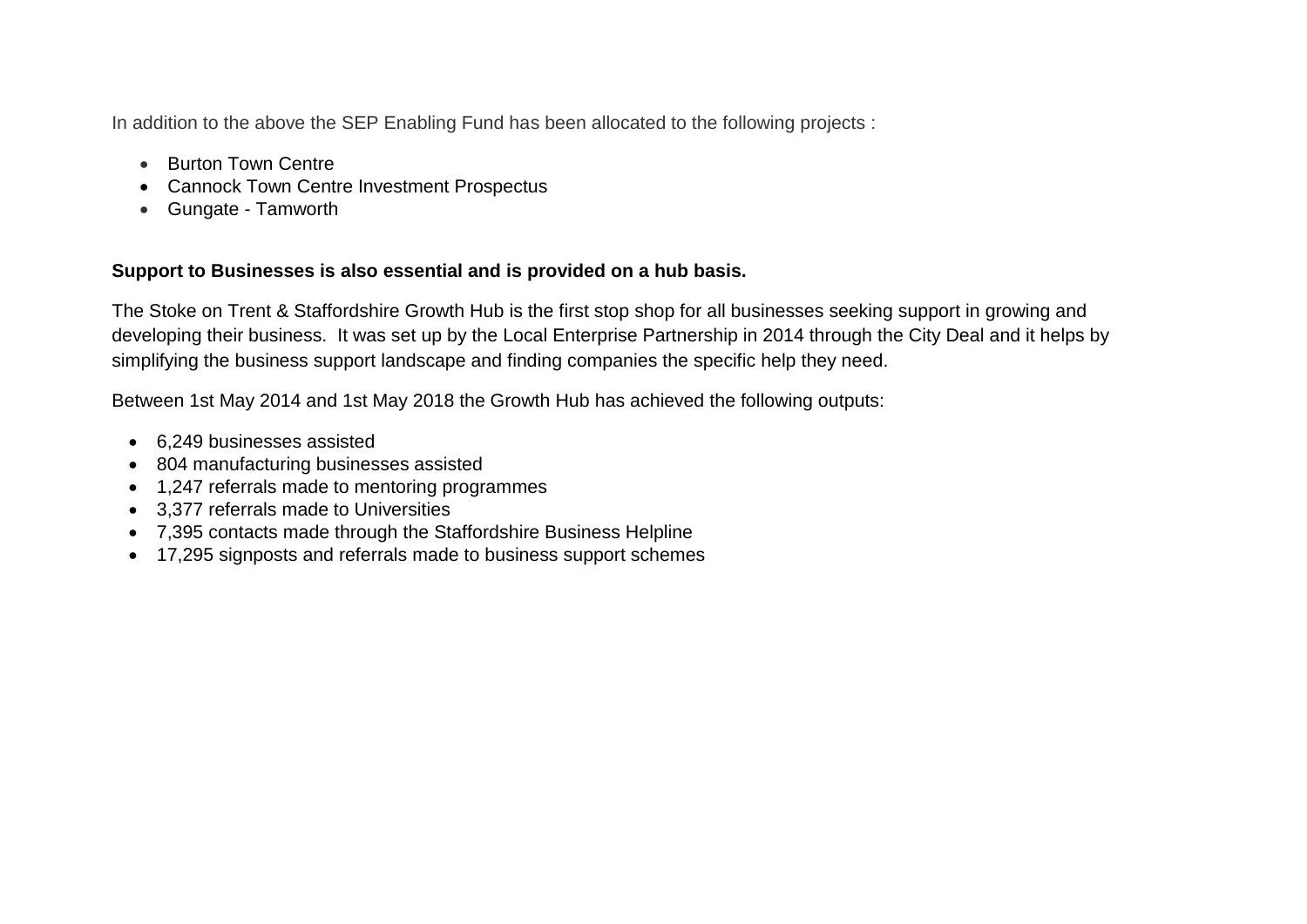# **Benefits arising from Business Rates Pilot Application**

The importance of key economic growth projects in making an important contribution to the financial sustainability of Staffordshire is substantial. For example Staffordshire County Council currently has an ambitious Economic Growth Programme of key employment and infrastructure projects which could leverage a total £57m private sector investment, create more than 25,000 jobs and currently yield total business rate receipts of around £9million per annum which are expected to rise to around £30million per annum when fully built out and completed.

Our ultimate objective is to maximise the resources generated and retained within Staffordshire by collaborative working that enables

- the area's economy to be more productive; diverse; resilient and innovative **(Ideas)**
- the area's workforce to be better qualified, skilled and adaptable **(People);**
- opportunities from its key connectivity networks digital ,roads , railways (HS2) to be developed and maximized) **(Infrastructure)**
- its environment to be a more attractive, safer and healthier place to live (**Place**)
- the best place to start and grow a business **(Business Environment)**.

The cornerstone of the pilot is financial sustainability and to this end, if successful, the pilot intends to use all of the resources in- year to meet not only cost pressures but also to release investment resources to deliver the Strategic Economic Plan. The Pilot will therefore release a minimum of some £2.9 million of investment resources to enable future economic growth to be delivered.

At present, the planning and delivery of the Economic Growth via the Strategic Economic Plan(SEP) has been constrained by the uncertainties that exist in relation to the future of Local Enterprise Partnerships and their funding and the complexities of the Business Rates System. In particular, a 12 month gap has existed between business rates growth and funding being reflected in the Delivery Plans of LEP'S and Investment pots.

Pooled Business Rates Income is also the cornerstone of the GBS LEP and the recently approved Medium Term Financial Plan (MTFP) of the LEP intends to deliver at least £1.8m of intervention projects over the MTFP period with plans to increase this significantly once increased Business Rates Pool income has been confirmed